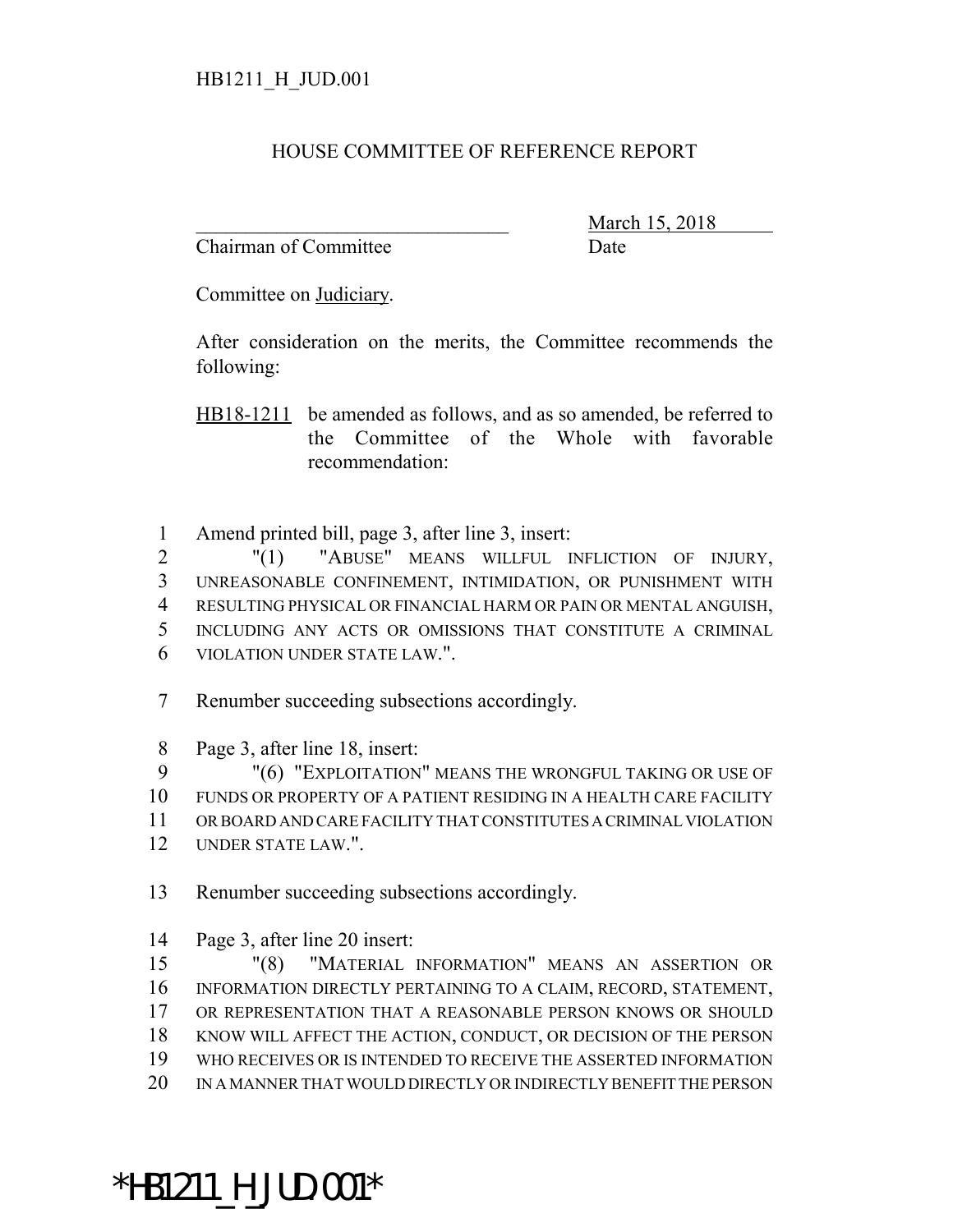- MAKING THE ASSERTION.".
- Renumber succeeding subsections accordingly.
- Page 3, after line 26, insert:

 "(11) "NEGLECT" MEANS WILLFUL FAILURE TO PROVIDE GOODS AND SERVICES NECESSARY TO AVOID PHYSICAL HARM, MENTAL ANGUISH, OR MENTAL ILLNESS, INCLUDING ANY NEGLECT THAT CONSTITUTES A CRIMINAL VIOLATION UNDER STATE LAW.".

- Renumber succeeding subsections accordingly.
- Page 5, line 17, strike "OF" and substitute "WHERE THE AGENCY OR ENTITY
- HAS REASONABLE CAUSE TO BELIEVE THAT THERE IS".

 Page 6, line 7, strike "**Attorney general**" and substitute "**Medicaid fraud control unit**".

- Page 6, line 9, strike "ATTORNEY GENERAL" and substitute "UNIT".
- Page 6, line 10, after "PROSECUTE" insert "CIVIL".
- 15 Page 6, line 11, strike "BOTH CIVIL,".

 Page 6, lines 12 and 13, strike "25.5-4-310, AND CRIMINAL, PURSUANT TO THIS PART 8 OR TITLE 18;" and substitute "25.5-4-310;".

Page 6, strike lines 14 and 15 and substitute:

 "(b) INVESTIGATE AND PROSECUTE CRIMINAL MEDICAID FRAUD AND WASTE PURSUANT TO THIS PART 8 AND TITLE 18;

 (c) INVESTIGATE AND PROSECUTE PATIENT ABUSE, NEGLECT, OR EXPLOITATION PROVIDED THAT PRIOR TO THE FILING OF ANY CRIMINAL CHARGES INVOLVING PATIENT ABUSE, NEGLECT, OR EXPLOITATION BY EITHER COMPLAINT OR GRAND JURY INDICTMENT THE UNIT SHALL FIRST CONSULT WITH THE DISTRICT ATTORNEY OF THE JUDICIAL DISTRICT WHERE THE PROSECUTION WOULD BE INITIATED. IF AFTER SUCH CONSULTATION, THE DISTRICT ATTORNEY AGREES WITH THE FILING OF CHARGES, THE UNIT SHALL CROSS-DESIGNATE THE DISTRICT ATTORNEY OR HIS OR HER DESIGNATED ASSISTANT OR DEPUTY DISTRICT ATTORNEY AS A SPECIAL ASSISTANT ATTORNEY GENERAL ON THE CASE. IF AFTER SUCH CONSULTATION THE DISTRICT ATTORNEY DOES NOT AGREE WITH THE

 $*$ HB1211 H JUD.001 $*$  -2-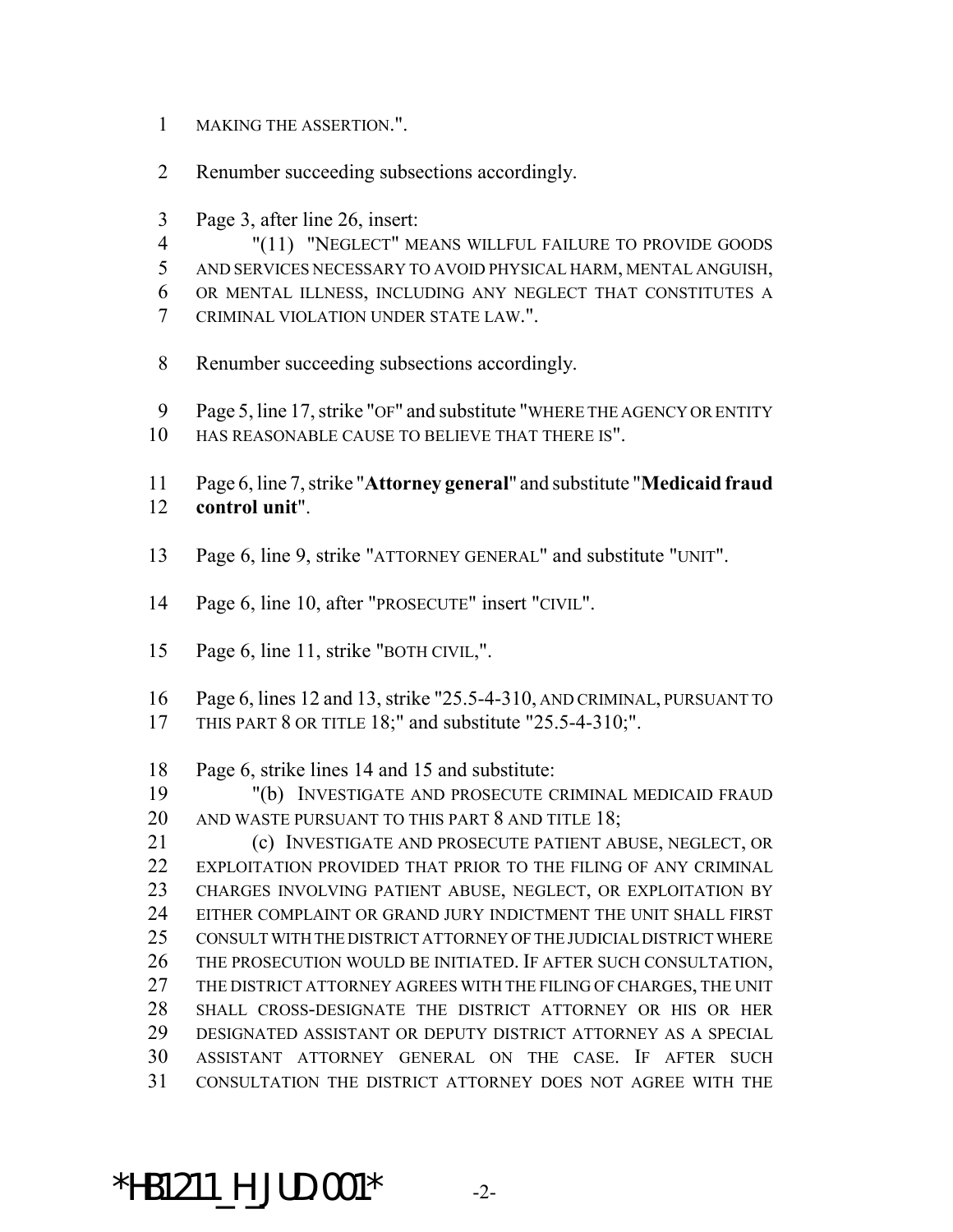- FILING OF CHARGES, THE UNIT MAY FILE THE CASE INDEPENDENTLY;".
- Renumber succeeding paragraphs accordingly.
- Page 6, strike lines 23 through 25.
- Page 6, line 27, strike "BY THE ATTORNEY GENERAL".
- Page 7, line 3, strike "BY THE ATTORNEY GENERAL".
- Page 7, line 6, strike "BY THE ATTORNEY GENERAL".
- Page 8, line 2, strike "MAKES" and substitute "WITH INTENT TO DEFRAUD, MAKES".
- Page 8, line 3, strike "TO BE" and substitute "CONTAINS MATERIAL 10 INFORMATION THAT IS".
- Page 8, line 5, strike "MAKES" and substitute "WITH INTENT TO DEFRAUD, MAKES".
- Page 8, line 8, strike "TO BE" and substitute "CONTAINS MATERIAL INFORMATION THAT IS".
- Page 8, line 10, strike "MAKES" and substitute "WITH INTENT TO DEFRAUD, MAKES".
- Page 8, line 13, strike "TO BE" and substitute "CONTAINS MATERIAL INFORMATION THAT IS".
- Page 8, line 15, strike "MAKES" and substitute "WITH INTENT TO DEFRAUD, MAKES".
- Page 8, line 18, strike "TO BE" and substitute "CONTAINS MATERIAL 22 INFORMATION THAT IS".
- Page 8, line 20, strike "SIGNS" and substitute "WITH INTENT TO DEFRAUD, SIGNS".
- Page 8, line 25, after "LAW," insert "AND WITHOUT CONSENT OF THE BENEFICIARY,".

## $*$ HB1211 H JUD.001 $*$  -3-